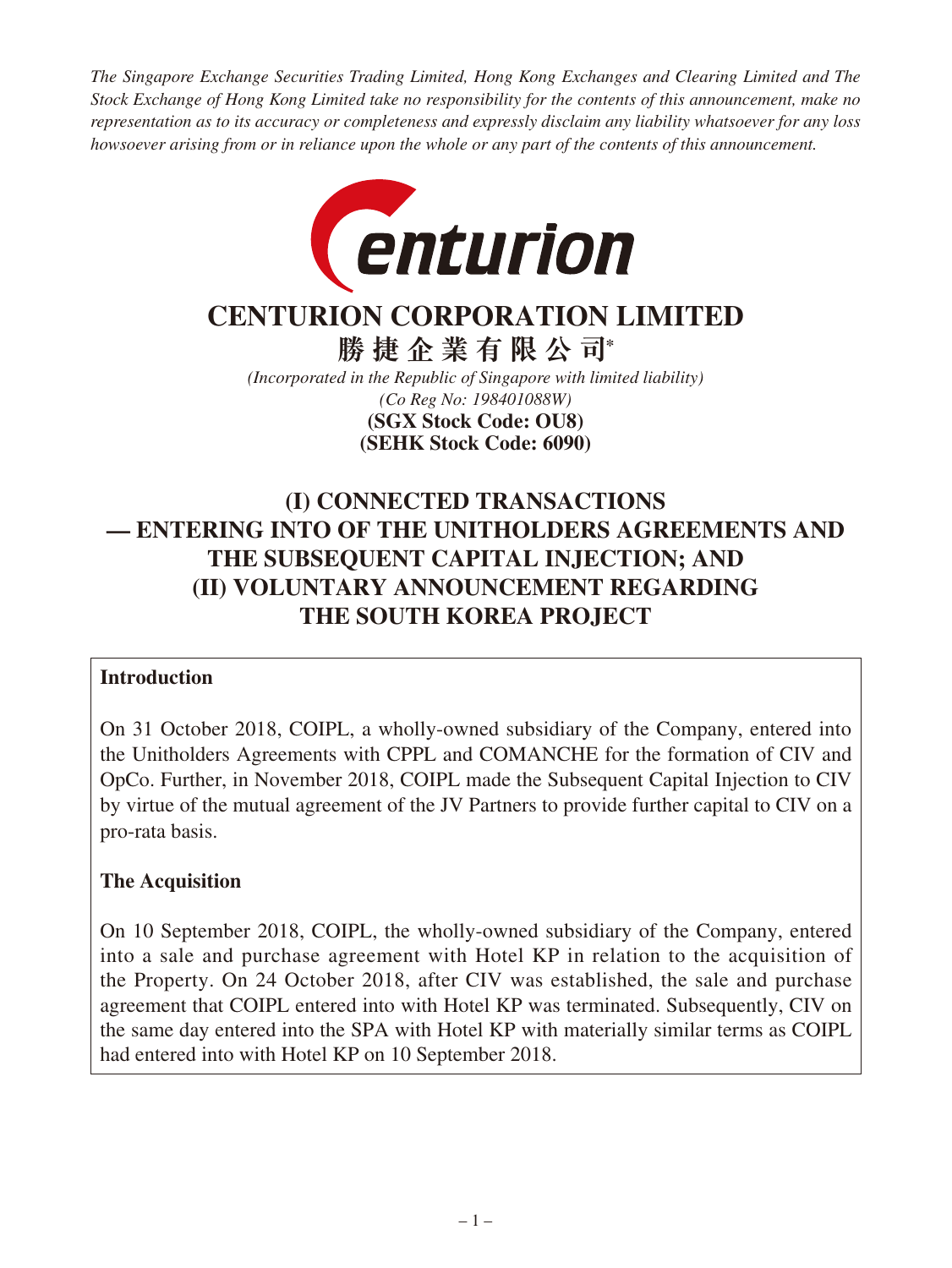## **The entering into of the Unitholders Agreements and the Subsequent Capital Injection**

As at the date of this announcement, CPPL is directly held by CGL, which in turn is held as to 50% and 50% by Mr. Loh and Mr. Han, respectively, the controlling shareholders of the Company. As at the date of this announcement, Mr. Loh, Mr. Han and CPPL holds approximately 56.55%, 57.25% and 53.02% of the entire issued capital of the Company. CIV and OpCo, being an associated company and a non-wholly owned subsidiary of the Company, respectively, is each owned as to 40% by CPPL. As such, CIV is an associate of the connected person of the Company and OpCo is a connected subsidiary of the Company. Accordingly, the Transactions constitute connected transactions of the Company under Chapter 14A of the Listing Rules.

The initial subscription of KRW55.0 million (equivalent to HKD383,489) and KRW5.5 million (equivalent to HKD38,349) in the unit capital of CIV and OpCo by COIPL as contemplated under the CIV Unitholders Agreement and the OpCo Unitholders Agreement, and the Subsequent Capital Injection, are aggregated for the purposes of calculation of the asset ratio and the consideration ratio under the Listing Rules. As one or more of the applicable percentage ratios calculated under Rule 14.07 of the Listing Rules in respect of the Transactions, on an aggregated basis, exceed 0.1% but is less than 5%, the Transactions are subject to the reporting and announcement requirements, but are exempt from the independent shareholders' approval requirement under Chapter 14A of the Listing Rules.

## **The South Korea Project**

As the South Korea Project is of a revenue nature and conducted in the ordinary and usual course of business of the Group, it does not constitute a notifiable transaction of the Company under Chapter 14 of the Listing Rules pursuant to Rule 14.04(1)(g).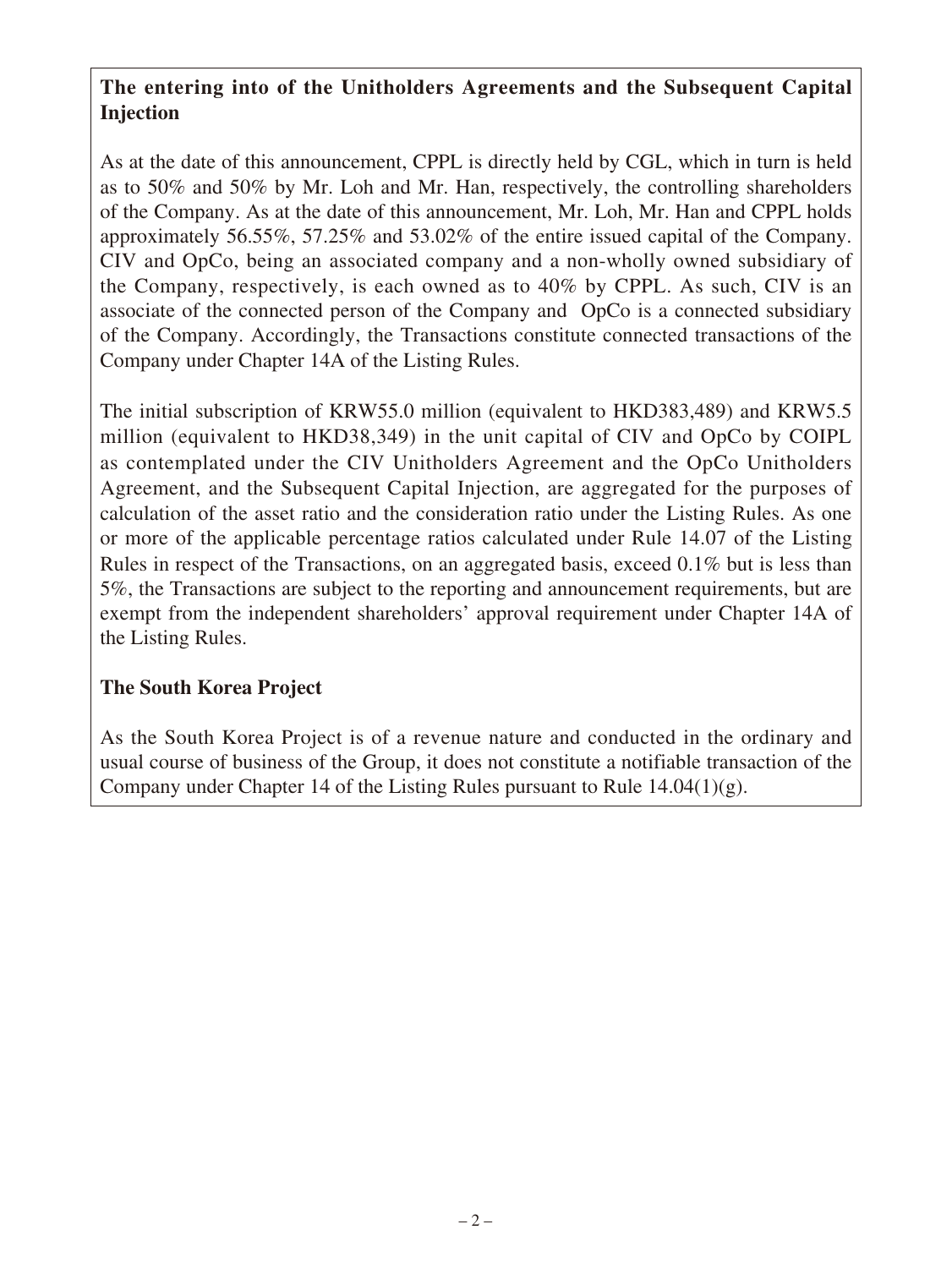## **(I) CONNECTED TRANSACTIONS — ENTERING INTO OF THE UNITHOLDERS AGREEMENTS AND THE SUBSEQUENT CAPITAL INJECTION**

### **Introduction**

On 31 October 2018, COIPL, a wholly-owned subsidiary of the Company, entered into the Unitholders Agreements with CPPL and COMANCHE for the formation of CIV and OpCo. Further, in November 2018, COIPL made the Subsequent Capital Injection to CIV by virtue of the mutual agreement of the JV Partners to provide further capital to CIV on a pro-rata basis.

## **THE CIV UNITHOLDERS AGREEMENT**

The principal terms of the CIV Unitholders Agreement are summarised below:

| Date:                                                    | 31 October 2018                                                                                                                                    |
|----------------------------------------------------------|----------------------------------------------------------------------------------------------------------------------------------------------------|
| Parties and unitholding ratio:                           | COIPL, a wholly-owned subsidiary of the<br>(1)<br>Company $(55\%)$ ;                                                                               |
|                                                          | CPPL, a connected person of the Company<br>(2)<br>$(40\%)$ ; and                                                                                   |
|                                                          | COMANCHE, an independent third party $(5\%)$ .<br>(3)                                                                                              |
| Issued and paid-up beneficial<br>units:                  | KRW7,502,517,000 (equivalent to HKD52,311,512),<br>divided into 7,502,517 units at an issue price of<br>KRW1,000 (equivalent to HKD 6.97) per unit |
| Total number of beneficial<br>units to be issued by CIV: | Not more than 500,000,000 units, with no par value<br>and be in registered form                                                                    |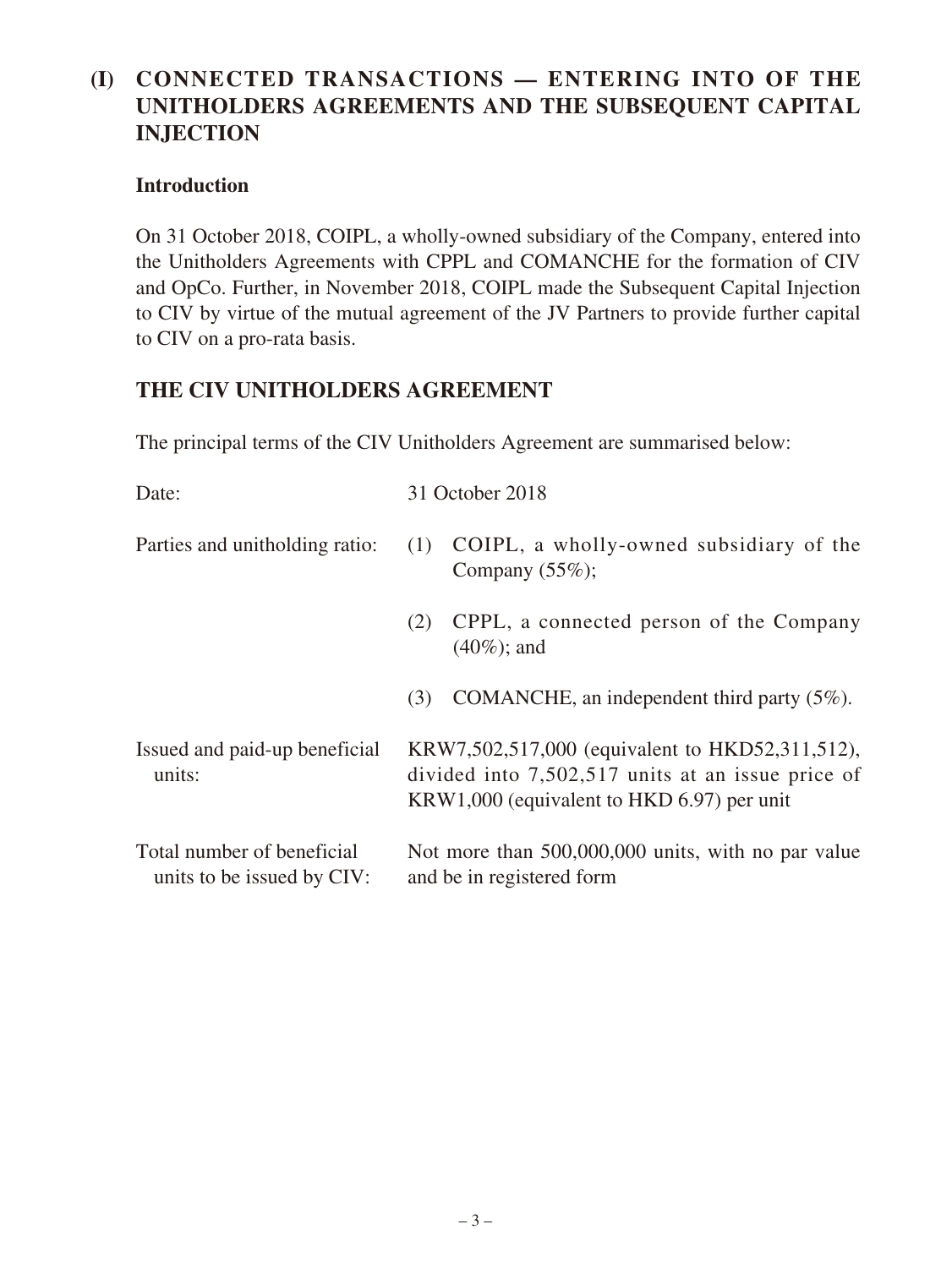Capital injection: At the time of its incorporation, COIPL, CPPL and COMANCHE subscribed for and injected KRW55.0 million (equivalent to HKD383,489), KRW40.0 million (equivalent to HKD278,901) and KRW5.0 million (equivalent to HKD34,863), respectively, as the initial unit capital of CIV. Payment of the initial capital injection by COIPL was funded by the internal resources of the Group. Subsequently, on 5 November 2018, the JV Partners mutually agreed to provide further capital into CIV on a pro-rata basis. As such, COIPL, CPPL and COMANCHE injected approximately KRW4,071,384,000 ("**Subsequent Capital Injection**", equivalent to HKD28,387,840), KRW2,961,007,000 (equivalent to HKD20,645,705) and KRW370,126,000 (equivalent to HKD2,580,714), respectively into CIV.

> The following table sets forth the unitholding structure of CIV as at the date of establishment, and upon completion of further capital injection by the JV Partners as at the date of this announcement:

|                    |               | <b>Further capital</b>      | <b>Total unit</b>      |                    |
|--------------------|---------------|-----------------------------|------------------------|--------------------|
|                    | Unit capital  | injection                   | capital as at          |                    |
|                    | as at date of | remitted in                 | the date of this       | <b>Unitholding</b> |
| Name of unitholder |               | establishment November 2018 | announcement           | percentage         |
|                    | (KRW million) | ( <i>KRW million</i> )      | ( <i>KRW million</i> ) |                    |
|                    |               |                             |                        |                    |
| <b>COIPL</b>       | 55            | 4,071                       | 4,126                  | 55%                |
| <b>CPPL</b>        | 40            | 2,961                       | 3,001                  | $40\%$             |
| <b>COMANCHE</b>    | 5             | 370                         | 375                    | $5\%$              |
| <b>Total</b>       | <b>100</b>    | 7,402                       | 7,502                  | $100\%$            |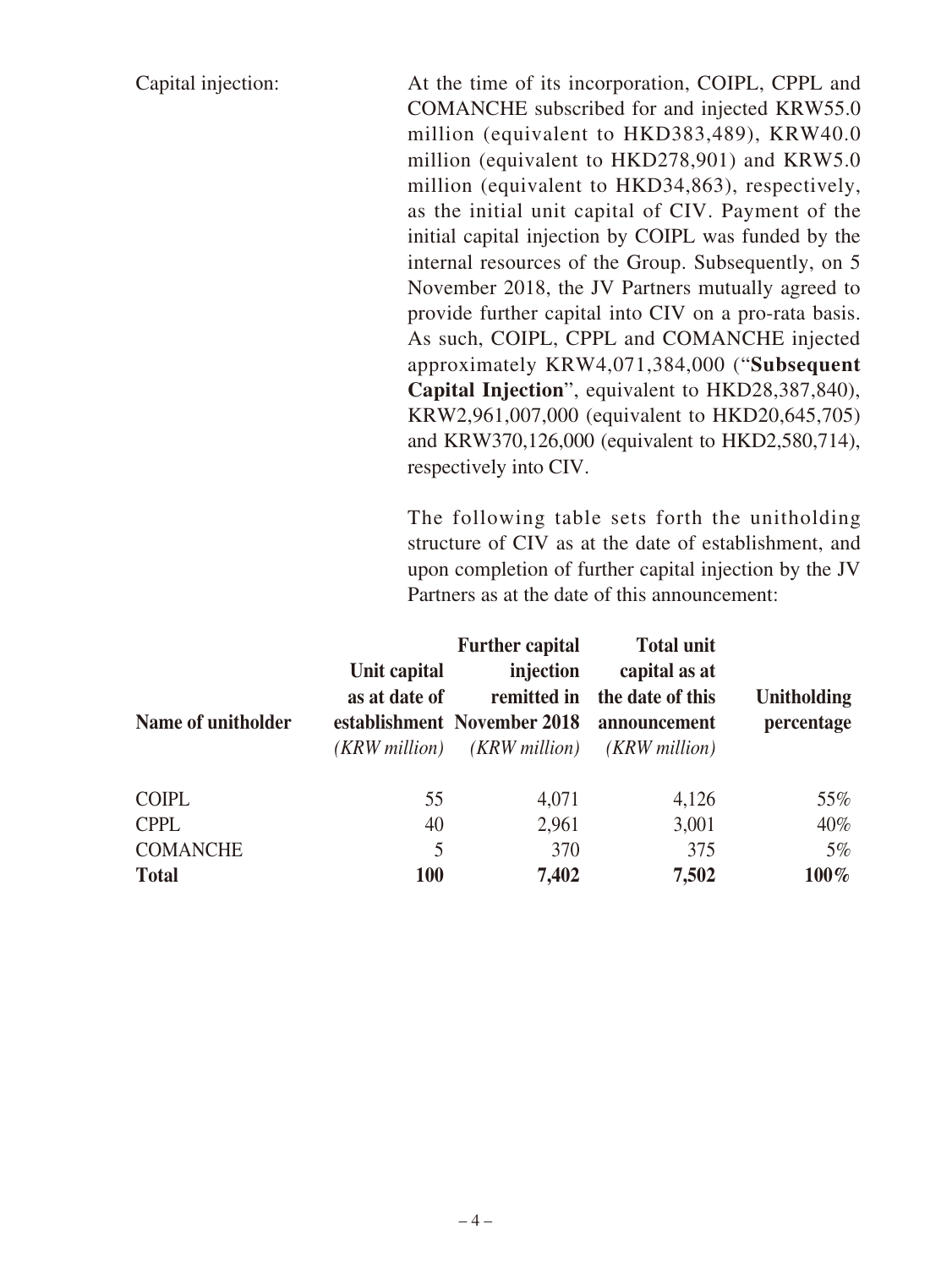|                     | The amount of capital injection was determined after<br>arm's length negotiation between the parties to the<br>CIV Unitholders Agreement with reference to, inter<br><i>alia</i> , the capital requirements of CIV for its future<br>development, the unitholding interests of the JV<br>Partners in CIV and the Aggregate Cost, comprising<br>the Purchase Price of the Property, which was<br>determined taking into the account the valuation of<br>the Property by an independent valuer, the projected<br>costs of Proposed Refurbishment and stamp duty and<br>related acquisition costs. Payment of the Subsequent<br>Capital Injection was funded by internal resources of<br>the Group. |
|---------------------|--------------------------------------------------------------------------------------------------------------------------------------------------------------------------------------------------------------------------------------------------------------------------------------------------------------------------------------------------------------------------------------------------------------------------------------------------------------------------------------------------------------------------------------------------------------------------------------------------------------------------------------------------------------------------------------------------|
| Principal activity: | To acquire or lease, operate and manage assets<br>providing accommodation to tourist, students and/or<br>office professionals in Korea.                                                                                                                                                                                                                                                                                                                                                                                                                                                                                                                                                          |
| Board composition:  | The board of directors of CIV will consist of one sole<br>corporate director, IGIS Asset Management Co. Ltd.,<br>its collective investment manager.                                                                                                                                                                                                                                                                                                                                                                                                                                                                                                                                              |
| Term:               | The term shall begin as of the date of the CIV<br>Unitholders Agreement and shall continue in force<br>and effect until (i) the CIV Unitholders Agreement<br>is terminated pursuant to its provisions or (ii) the<br>dissolution and liquidation of CIV.                                                                                                                                                                                                                                                                                                                                                                                                                                         |

As at the date of this announcement, CIV is an associated company of the Company and it has not yet commenced operation and no revenue nor profits have been generated since its incorporation.

As at 30 November 2018, the unaudited net assets value of CIV is KRW7.386 billion (equivalent to HKD51.5 million), and the total assets of CIV is KRW17.126 billion (equivalent to HKD119.41 million).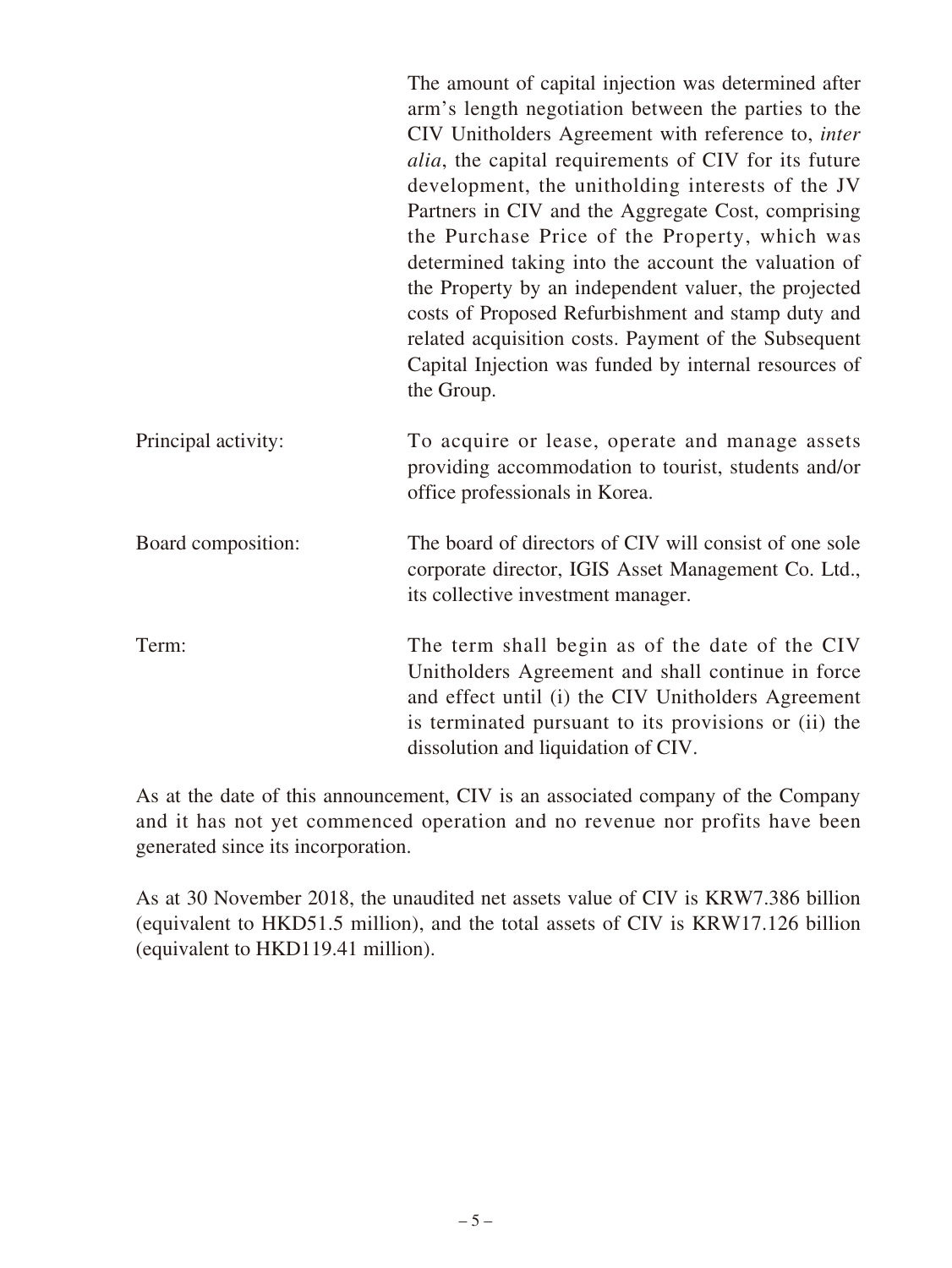## **THE OPCO UNITHOLDERS AGREEMENT**

The principal terms of the OpCo Unitholders Agreement are summarised below:

| Date:                                                     |     | 31 October 2018                                                                                                                          |
|-----------------------------------------------------------|-----|------------------------------------------------------------------------------------------------------------------------------------------|
| Parties and unitholding ratio:                            | (1) | COIPL, a wholly-owned subsidiary of the<br>Company $(55\%)$ ;                                                                            |
|                                                           | (2) | CPPL, a connected person of the Company<br>$(40\%);$                                                                                     |
|                                                           | (3) | COMANCHE, an independent third party $(5\%)$ ;<br>and                                                                                    |
|                                                           | (4) | OpCo (a connected subsidiary of the Company).                                                                                            |
| Initial issued and paid-up<br>beneficial units:           |     | KRW10,000,000 (equivalent to HKD69,725), divided<br>into 1,000 units at an issue price of KRW10,000<br>(equivalent to HKD69.73) per unit |
| Total number of beneficial<br>units to be issued by OpCo: |     | Not more than 1,000 units, with no par value and be<br>in registered form                                                                |
| Principal activity:                                       |     | Provision of tourist and student accommodation                                                                                           |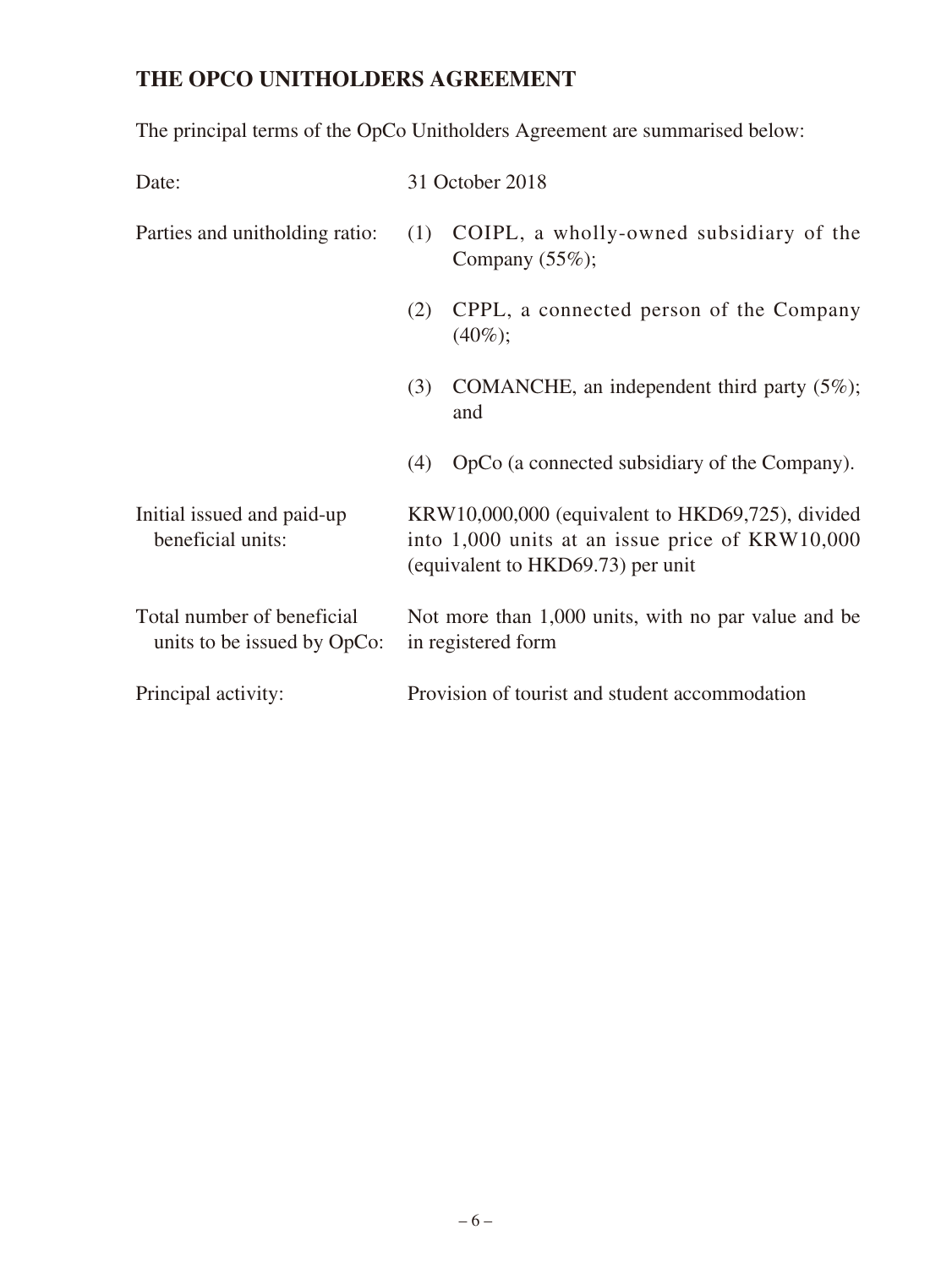Capital injection: At the time of its incorporation, COIPL, CPPL and COMANCHE subscribed for and injected KRW5.5 million (equivalent to HKD38,349), KRW4.0 million (equivalent to HKD27,890) and KRW0.5 million (equivalent to HKD3,486), respectively, as the initial unit capital of OpCo. Payment of the initial capital injection by COIPL was funded by the internal resources of the Group. The following table sets forth the unitholding structure of OpCo as at the date of establishment, which remained the same as at the date of this announcement:

| Name of unitholder | Unit capital<br>(KRW million) | Total umit<br>capital as at<br>as at date of the date of this<br>establishment announcement<br>( <i>KRW million</i> ) | <b>Unitholding</b><br>percentage |
|--------------------|-------------------------------|-----------------------------------------------------------------------------------------------------------------------|----------------------------------|
| <b>COIPL</b>       | 5.5                           | 5.5                                                                                                                   | 55%                              |
| <b>CPPL</b>        | 4.0                           | 4.0                                                                                                                   | $40\%$                           |
| <b>COMANCHE</b>    | 0.5                           | 0.5                                                                                                                   | $5\%$                            |
| <b>Total</b>       | 10.0                          | <b>10.0</b>                                                                                                           | $100\%$                          |

The amount of capital injection was determined after arm's length negotiation between the parties to the OpCo Unitholders Agreement with reference to the unitholding interests of the JV Partners in OpCo. Capital contribution by COIPL was funded by the internal resources of the Group.

**Total units** 

Board composition: The board of directors of OpCo may consist of up to four directors, and for so long as COIPL and CPPL hold any units in OpCo, COIPL and CPPL shall be entitled to nominate a total of three representatives to be elected as directors to the board of directors of OpCo.

Term: The term shall begin as of the date of the OpCo Unitholders Agreement and shall continue in force and effect until (i) the OpCo Unitholders Agreement is terminated pursuant to its provisions or (ii) the dissolution and liquidation of OpCo.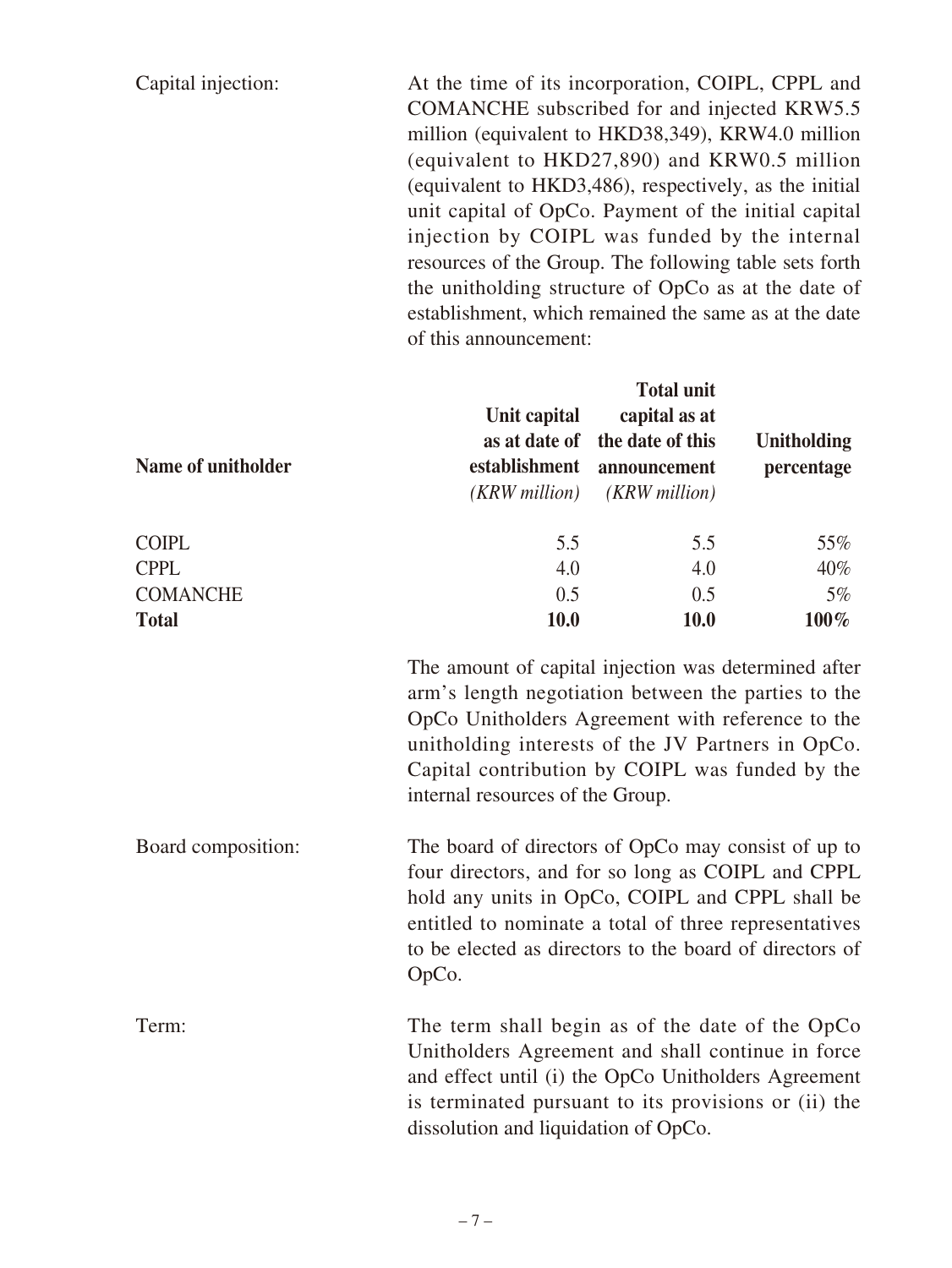As at the date of this announcement, OpCo is a subsidiary of the Company and it has not yet commenced operation and no revenue nor profits have been generated since its incorporation.

As at 30 November 2018, the unaudited net liabilities value of OpCo is KRW40.2 million (equivalent to HKD280,440), and the total assets of OpCo is KRW12.62 million (equivalent to HKD87,988).

### **Information on the Group and the JV Partners**

The Group owns, develops and manages quality purpose-built workers accommodation assets in Singapore and Malaysia, and student accommodation assets in Singapore, Australia, the United Kingdom and the United States. The Group also manufactures and sells optical disc and related storage products. COIPL is a wholly-owned subsidiary of the Company. It is incorporated in Singapore and is an investment holding company.

CPPL, a connected person of the Company, is a company incorporated in Singapore with limited liability and is an investment holding company. It is wholly-owned by CGL, which is in turn owned as to 50% and 50% by Mr. Loh and Mr. Han respectively, the non-executive Directors and the controlling shareholders of the Company.

COMANCHE, a nominee of KTM, is a company incorporated under the laws of Korea and is established for the purpose to enter into the Unitholders Agreements. KTM is a company incorporated in Korea and is principally engaged in various Korean real estate investments including hotels, logistics warehouses, offices and retail properties.

To the best of the Directors' knowledge, information and belief having made all reasonable enquiries, the ultimate beneficial owner(s) of each of COMANCHE and KTM are independent third parties not connected with the Company or any of its subsidiaries or any of their respective directors, chief executive or substantial shareholders or any of their respective associates.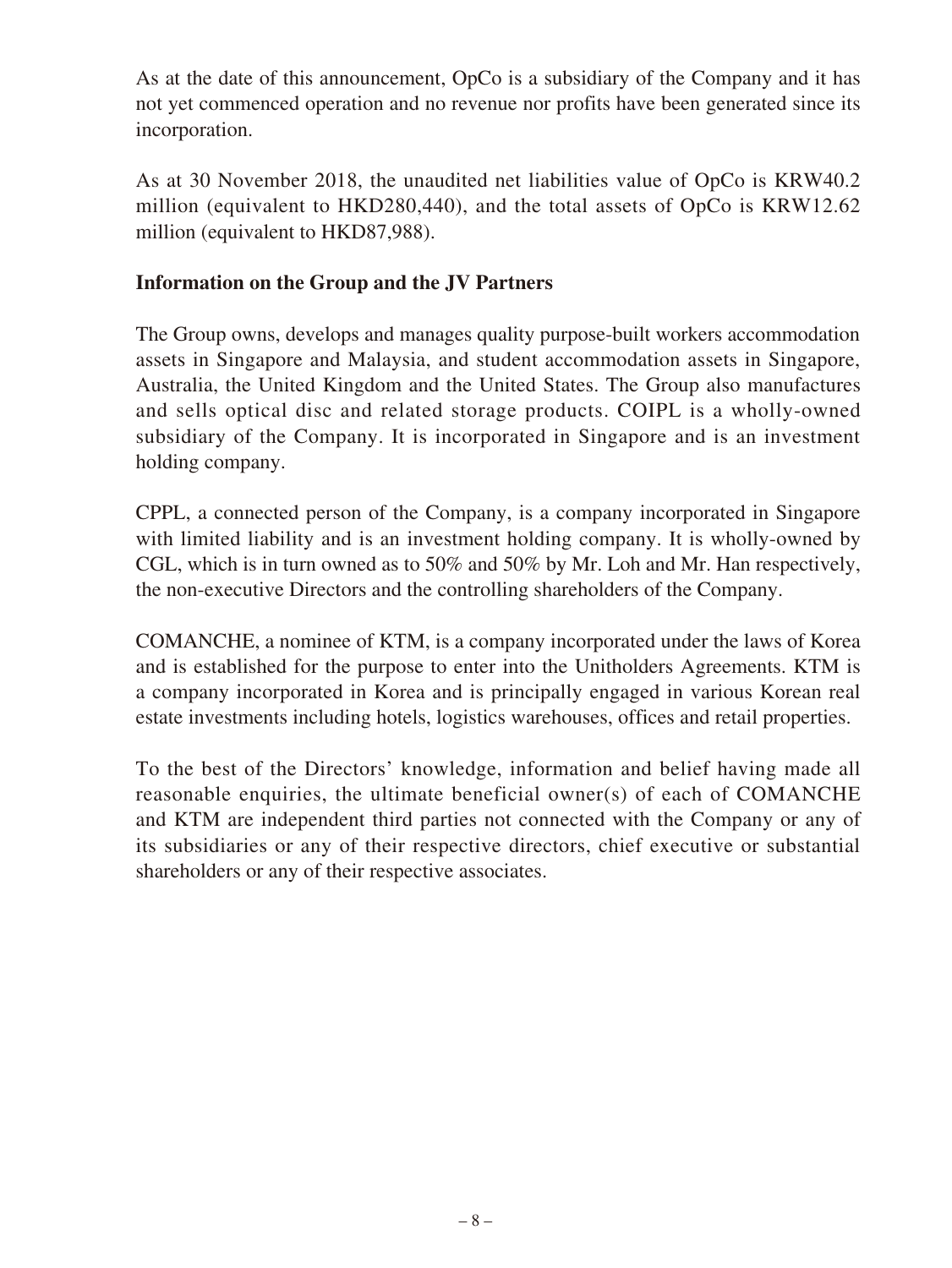### **Reasons for and benefits of the formation of CIV and OpCo, entering into of the Unitholders Agreements and the Subsequent Capital Injection**

Through the formation of CIV and the Subsequent Capital Injection, the Group has 55% interest in the Acquisition and the Proposed Refurbishment. As such, the Aggregate Cost attributable to the Group is approximately KRW10.13 billion (approximately HK\$70.63 million). Through the formation of OpCo, the JV Partners can manage the Property's operations and involve in the Refurbishment. For further reasons for and benefits of the Acquisition and the Proposed Refurbishment, please refer to the section headed "(II) Voluntary Announcement — the South Korea Project — Rationale for and benefits of the Acquisition and Proposed Refurbishment".

The Directors (including the independent non-executive Directors) consider that the Transactions are in the ordinary and usual course of business of the Group, on normal commercial terms after arm's length negotiations between the parties, and the terms of the Transactions are fair and reasonable and in the interests of the Company and its shareholders as a whole.

Mr. Loh and Mr. Han, who were interested in the Transactions, abstained from voting for the resolution proposed to approve the Transactions. Save as disclosed above, none of the Directors has any material interest in the Transactions.

## **(II) VOLUNTARY ANNOUNCEMENT — THE SOUTH KOREA PROJECT**

### **The Acquisition**

On 10 September 2018, COIPL, the wholly-owned subsidiary of the Company, entered into a sale and purchase agreement with Hotel KP in relation to the acquisition of the Property. On 24 October 2018, after CIV was established, the sale and purchase agreement that COIPL entered into with Hotel KP was terminated. Subsequently, CIV on the same day entered into the SPA with Hotel KP with materially similar terms as COIPL had entered into with Hotel KP on 10 September 2018.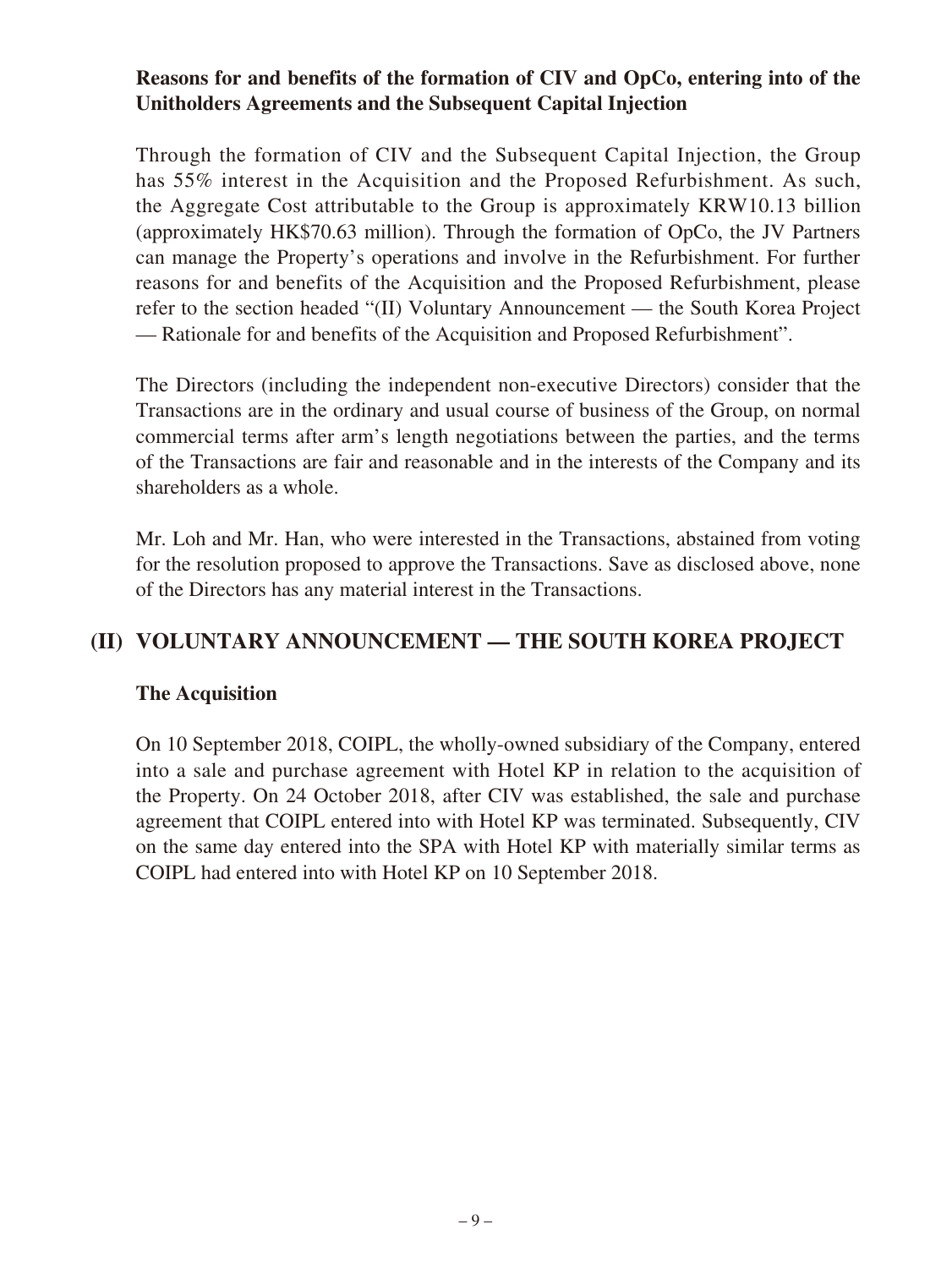## **The SPA**

The principal terms of the SPA are summarised below:

| Date:     | 24 October 2018                                                                                                                                                                                                                                                                                                     |
|-----------|---------------------------------------------------------------------------------------------------------------------------------------------------------------------------------------------------------------------------------------------------------------------------------------------------------------------|
| Buyer:    | CIV, an associated company of the Company                                                                                                                                                                                                                                                                           |
| Seller:   | Hotel KP, an independent third party                                                                                                                                                                                                                                                                                |
| Property: | Comprising the Land and the Building                                                                                                                                                                                                                                                                                |
|           | The existing 104-room 3-star hotel (the " <b>Building</b> ") which<br>is known as Benikea Hotel KP in Seoul, South Korea, and<br>interest in three lots of freehold land which the Building sits<br>on (collectively the "Land", together with the "Building"<br>are collectively known as the " <b>Property</b> ") |

### **Information on the Property**

The Property is situated at 188–5 Hoegi-ro, Hwigyeong 1 (il)-dong, Dongdaemun-gu, Seoul, South Korea. It consists of the following:

- (i) 100% interest in 319–12, Hwigyeong-dong, Dongdaemun-gu, Seoul;
- (ii) 100% interest in 319–36, Hwigyeong-dong, Dongdaemun-gu, Seoul;
- (iii) 73.91% interest in 319–38, Hwigyeong-dong, Dongdaemun-gu, Seoul; and
- (iv) The building located on the Land and all ancillary structures, equipment, facilities, etc. attached thereto.

Located approximately 150 metres away from the Hoegi Station, a subway station on both the Seoul Subway Line 1 and the Jungang Line, the Property provides easy access to four education institutions such as Kyunghee University, University of Seoul, KAIST and Hankuk University of Foreign Studies, which are all located within a 1-kilometre radius. The Property also offers convenient access to multiple tourist attractions of Dongdaemun, such as, Seoul Folk Flea Market, Naksan Park, Ihwa Mural Village and Dream Forest.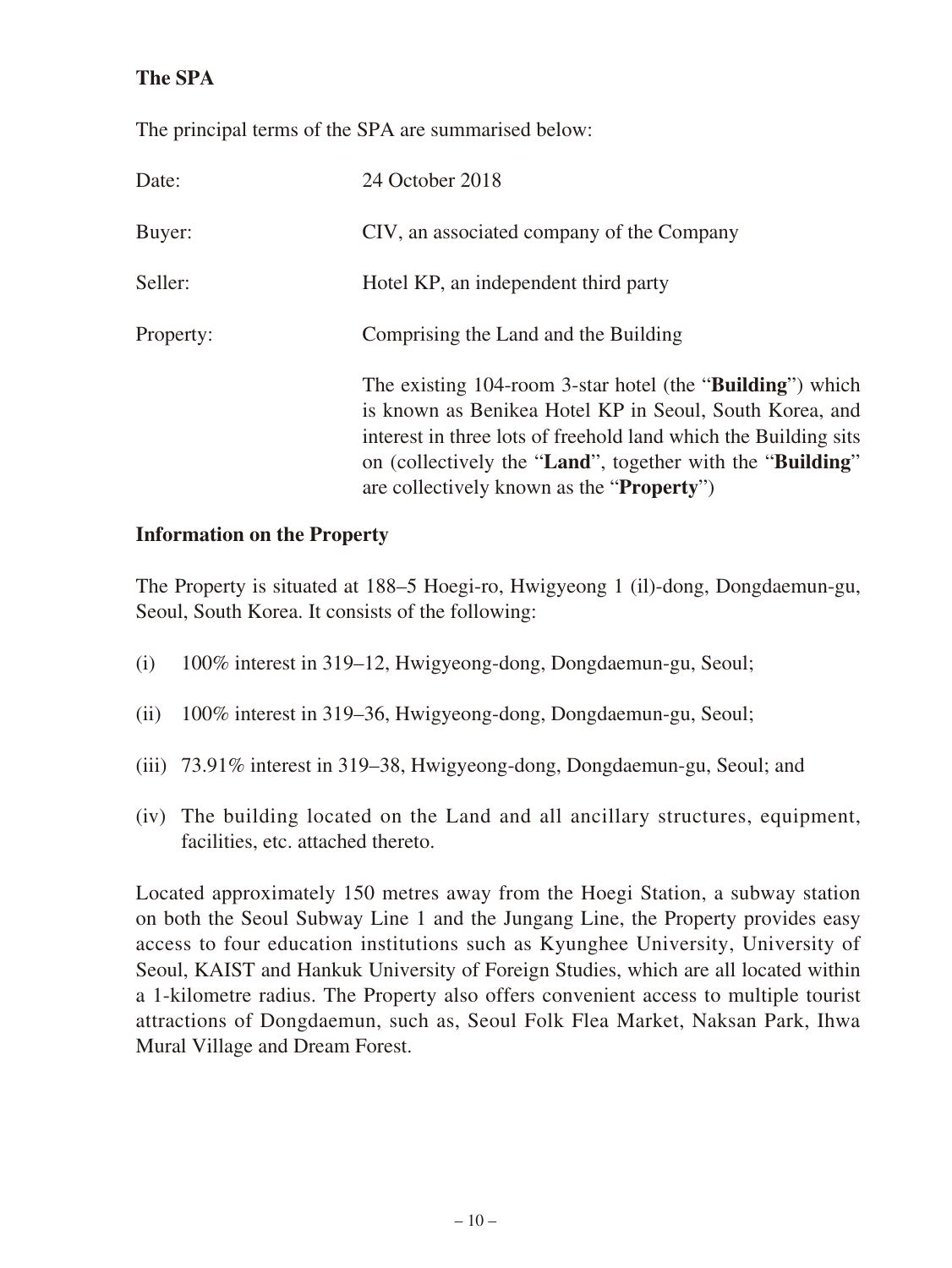## **Key terms of the South Korea Project**

The aggregate cost for the Acquisition and Proposed Refurbishment is expected to be approximately KRW18.427 billion (equivalent to HK\$128.48 million) (inclusive of stamp duty, other acquisition related costs and Proposed Refurbishment related costs) ("**Aggregate Cost**"), comprising:

- (i) The purchase price for the Property of KRW13.5 billion (equivalent to HK\$94.13 million) (exclusive of stamp duty and other acquisition related costs) ("**Purchase Price**");
- (ii) The projected costs of Proposed Refurbishment of KRW3.712 billion (equivalent to HK\$25.88 million); and
- (iii) Stamp duty and related acquisition costs of KRW1.215 billion (equivalent to HK\$8.47 million).

The South Korea Project shall be funded by equity contribution from each of the JV Partners as contemplated under the CIV Unitholders Agreement.

The Purchase Price was arrived at after arms' length negotiations between the Buyer and the Seller on a "willing-buyer", "willing-seller" basis, and also taking into account the valuation of the Property by an independent valuer.

### **Completion of the South Korea Project**

The Acquisition has been completed on 6 November 2018. The Proposed Refurbishment is expected to be completed and the Property will become operational in first quarter of 2019.

## **Rationale for and benefits of the Acquisition and Proposed Refurbishment**

The Acquisition and Proposed Refurbishment are in the ordinary course of business of the Group and in line with the Group's strategy to grow its accommodation business and to build on the Group's existing student accommodation portfolio globally. Seoul in South Korea represents a strong entry point for the expansion of the Group's student accommodation business into North Asia. The South Korea Project will enable the Group to further expand its presence in Seoul, one of the world's top 10 student cities.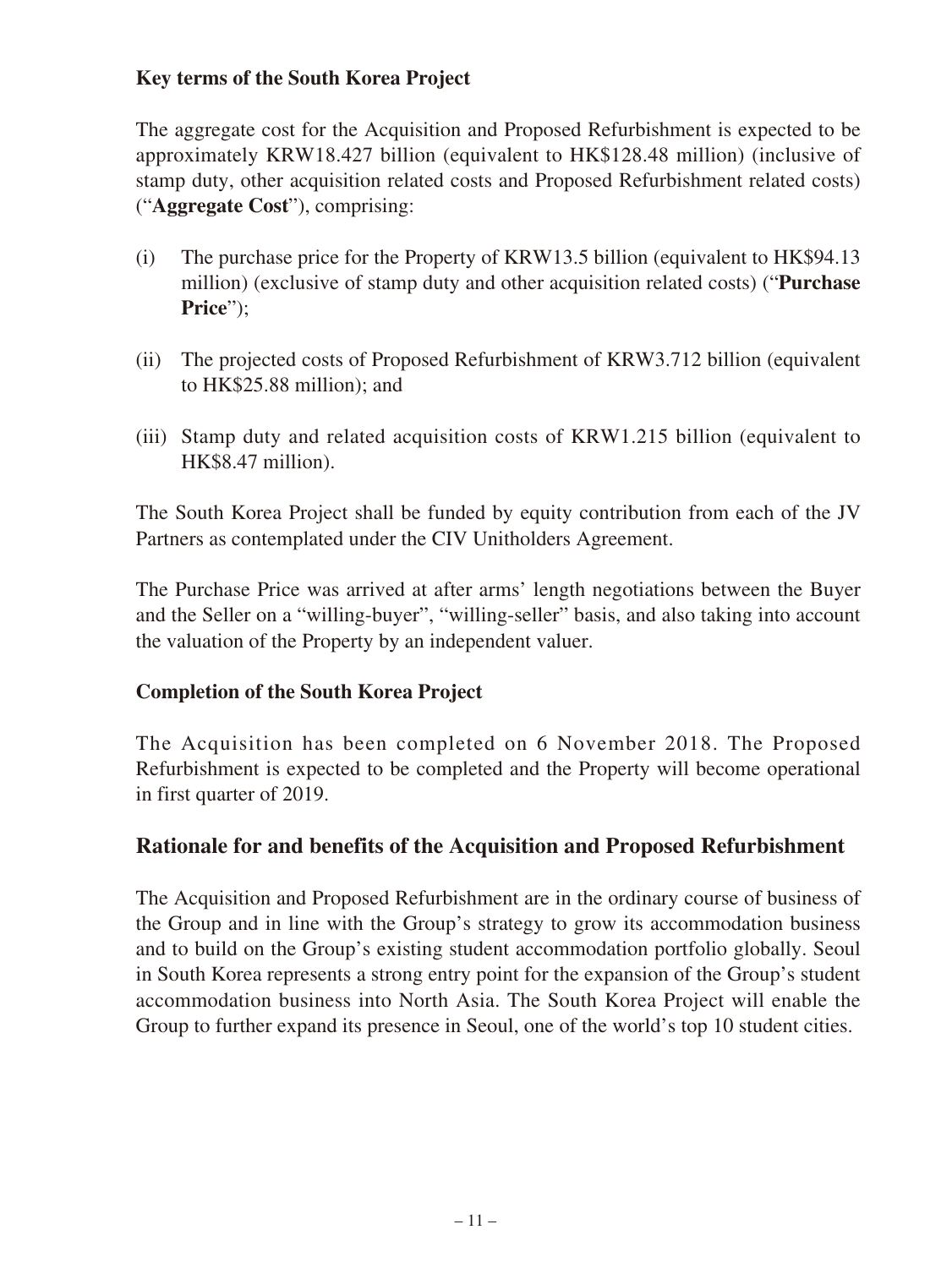## **LISTING RULES IMPLICATIONS**

#### **The entering into of the Unitholders Agreements and the Subsequent Capital Injection**

As at the date of this announcement, CPPL is directly held by CGL, which in turn is held as to 50% and 50% by Mr. Loh and Mr. Han, respectively, the controlling shareholders of the Company. As at the date of this announcement, Mr. Loh, Mr. Han and CPPL holds approximately 56.55%, 57.25% and 53.02% of the entire issued capital of the Company, respectively. CIV and OpCo, being an associated company and a non-wholly owned subsidiary of the Company, respectively, is each owned as to 40% by CPPL. As such, CIV is an associate of the connected person of the Company and OpCo is a connected subsidiary of the Company. Accordingly, the Transactions constitute connected transactions of the Company under Chapter 14A of the Listing Rules.

The initial subscription of KRW55.0 million (equivalent to HKD383,489) and KRW5.5 million (equivalent to HKD38,349) in the unit capital of CIV and OpCo by COIPL as contemplated under the CIV Unitholders Agreement and the OpCo Unitholders Agreement, and the Subsequent Capital Injection, are aggregated for the purpose of calculation of the asset ratio and the consideration ratio under the Listing Rules. As one or more of the applicable percentage ratios calculated under Rule 14.07 of the Listing Rules in respect of the Transactions, on an aggregated basis, exceeds 0.1% but is less than 5%, the Transactions are subject to the reporting and announcement requirements, but are exempt from the independent shareholders' approval requirement under Chapter 14A of the Listing Rules.

#### **The South Korea Project**

As the South Korea Project is of a revenue nature and conducted in the ordinary and usual course of business of the Group, it does not constitute a notifiable transaction of the Company under Chapter 14 of the Listing Rules pursuant to Rule 14.04(1)(g).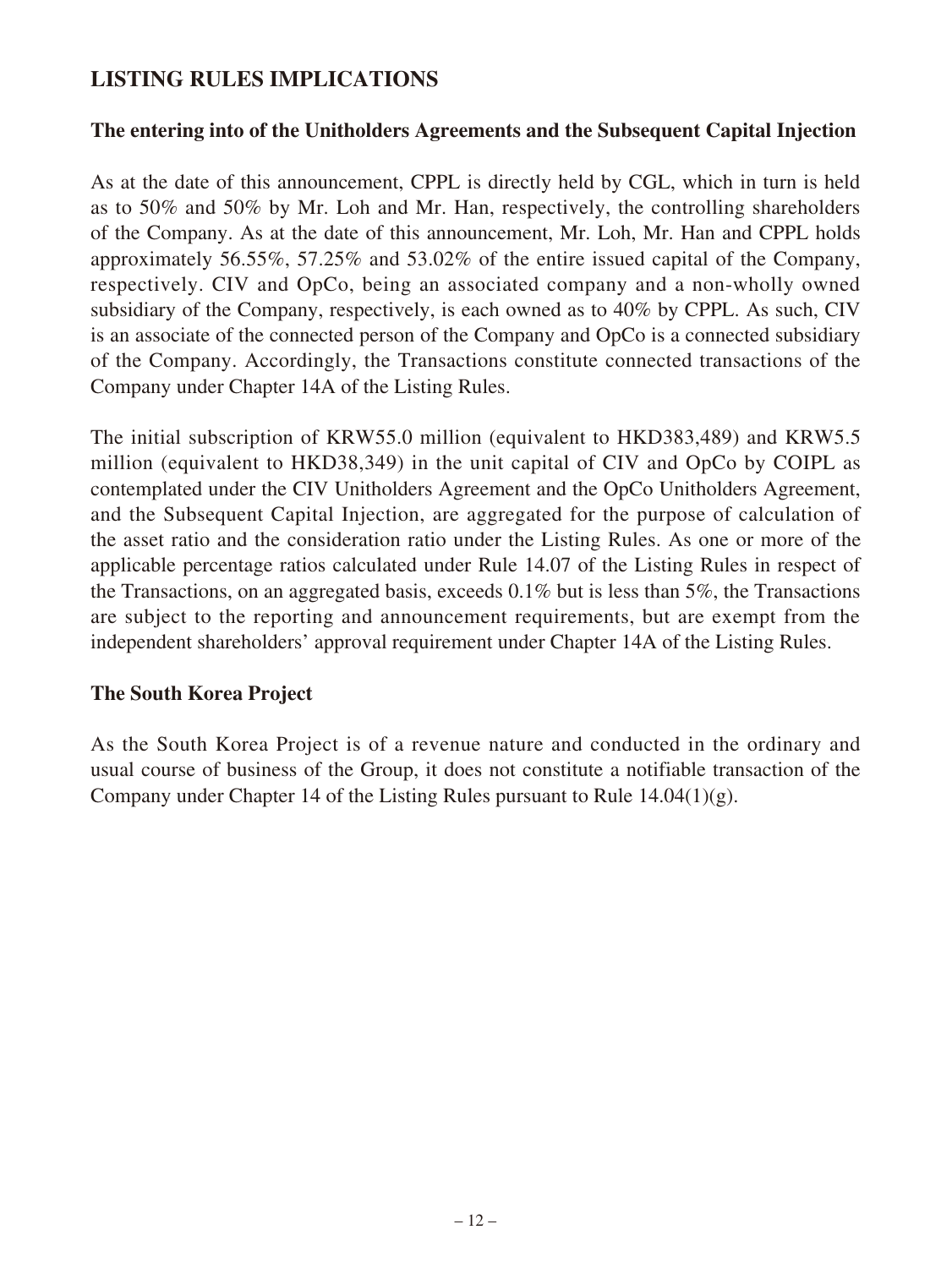## **DEFINITIONS**

In this announcement, unless the context otherwise requires, the following expressions have the following meanings:

| "Acquisition"               | the acquisition of the Property (comprising the Land and<br>the Building) by CIV at the Purchase Price pursuant to the<br>terms and conditions of the SPA                                                |
|-----------------------------|----------------------------------------------------------------------------------------------------------------------------------------------------------------------------------------------------------|
| "Aggregate Cost"            | has the meaning ascribed to it in the paragraph headed "(II)<br>Voluntary announcement - the South Korea Project -<br>Key terms of the South Korea Project"                                              |
| "Board"                     | the board of Directors                                                                                                                                                                                   |
| "Building"                  | has the meaning ascribed to it in the paragraph headed "(II)<br>Voluntary announcement — the South Korea Project — the<br>SPA"                                                                           |
| "CGL"                       | Centurion Global Ltd, a company incorporated in the<br>British Virgin Islands and is owned as to 50% by Mr. Loh<br>and 50% by Mr. Han                                                                    |
| "CIV"                       | IGIS Centurion No. 238 Professional Investors Private Real<br>Estate Investment, LLC, the collective investment vehicle<br>established pursuant to the CIV Unitholders Agreement, to<br>own the Property |
| "CIV Unitholders Agreement" | the unitholders agreement dated 31 October 2018 and<br>entered into between the JV Partners, pursuant to which<br>CIV is established for owning the Property according to the<br>applicable Korean laws  |
| "COMANCHE"                  | Comanche Co., Ltd., company incorporated under the laws<br>of Korea, a nominee of KTM under the CIV Unitholders<br>Agreement, holding a 5% unitholding interest in CIV                                   |
| "COIPL"                     | Centurion Overseas Investments Pte. Ltd., a wholly-owned<br>subsidiary of the Company                                                                                                                    |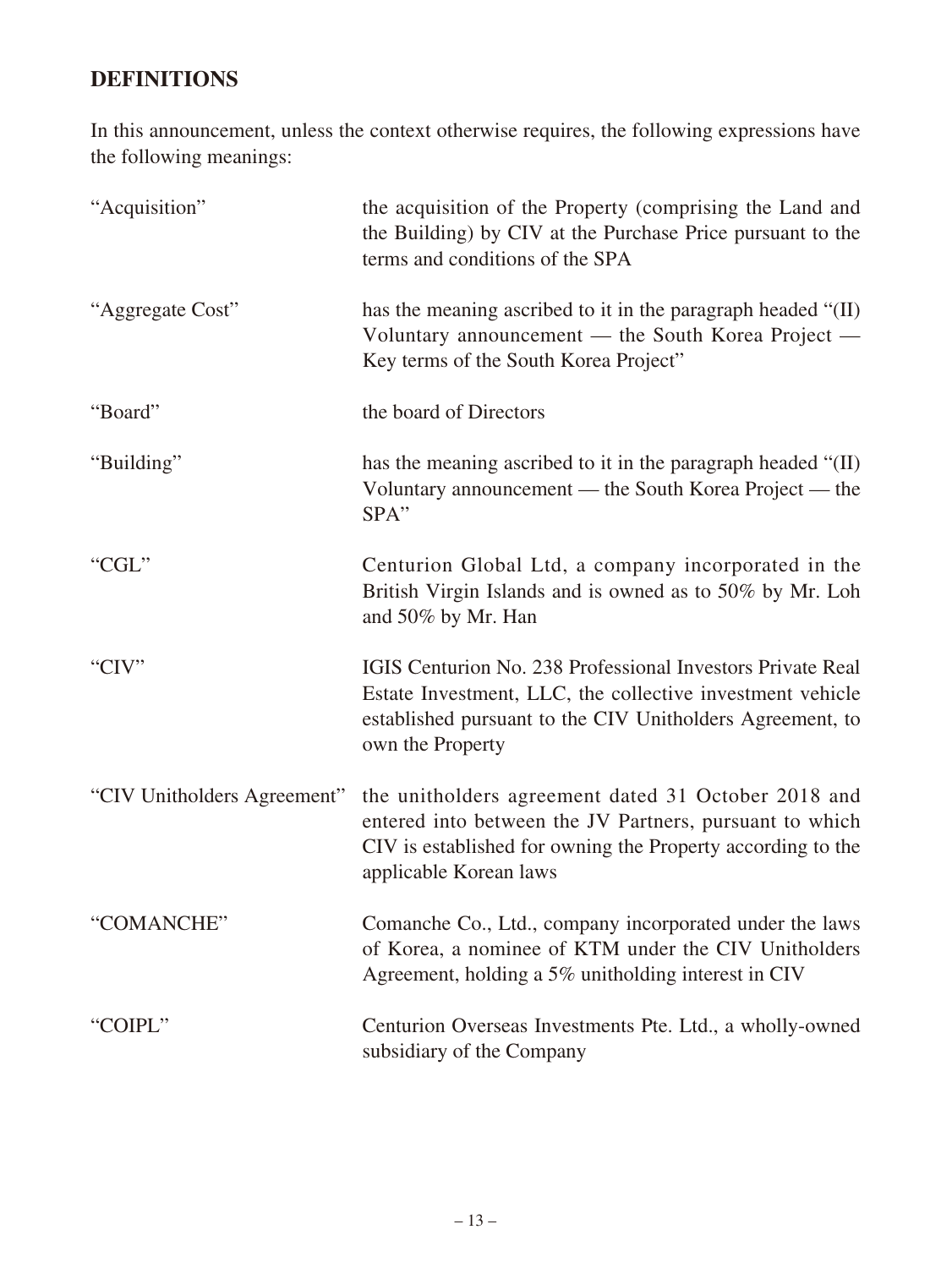| "Company"                      | Centurion Corporation Limited, a company incorporated<br>in the Republic of Singapore with limited liability, the<br>shares of which are listed on the Main Board of the Stock<br>Exchange of Hong Kong (stock code: 6090) and Main<br>Board of the Stock Exchange of Singapore (stock code:<br>OU <sub>8</sub> |
|--------------------------------|-----------------------------------------------------------------------------------------------------------------------------------------------------------------------------------------------------------------------------------------------------------------------------------------------------------------|
| "CPPL"                         | Centurion Properties Pte. Ltd., a company incorporated<br>in Singapore and is wholly-owned by CGL, which is a<br>controlling shareholder of the Company                                                                                                                                                         |
| "Director(s)"                  | the director(s) of the Company                                                                                                                                                                                                                                                                                  |
| "Group"                        | the Company and its subsidiaries                                                                                                                                                                                                                                                                                |
| "HKD"                          | Hong Kong dollars, the lawful currency of Hong Kong                                                                                                                                                                                                                                                             |
| "Hong Kong"                    | the Hong Kong Special Administrative Region of the<br>People's Republic of China                                                                                                                                                                                                                                |
| "Hotel KP" or "Seller"         | Hotel KP Co., Ltd, a company incorporated and registered<br>in Seoul, being the seller under the SPA                                                                                                                                                                                                            |
| "independent third party(ies)" | third part (ies) independent of and not connected to the<br>Company and any of its connected persons (as defined in<br>the Listing Rules) or their respective associates                                                                                                                                        |
| "JV Partners"                  | means COIPL, CPPL and COMANCHE                                                                                                                                                                                                                                                                                  |
| "Korea"                        | means the Republic of Korea                                                                                                                                                                                                                                                                                     |
| "KTM"                          | KTM Distributions Co., Ltd, a company incorporated under<br>the laws of Korea                                                                                                                                                                                                                                   |
| "KRW"                          | Korean won, the lawful currency of Republic of Korea                                                                                                                                                                                                                                                            |
| "Land"                         | has the meaning ascribed to it in the paragraph headed "(II)<br>Voluntary announcement — the South Korea Project — the<br>SPA"                                                                                                                                                                                  |
| "Listing Rules"                | the Rules Governing the Listing of Securities on the Stock<br>Exchange of Hong Kong Limited (as amended from time to<br>time)                                                                                                                                                                                   |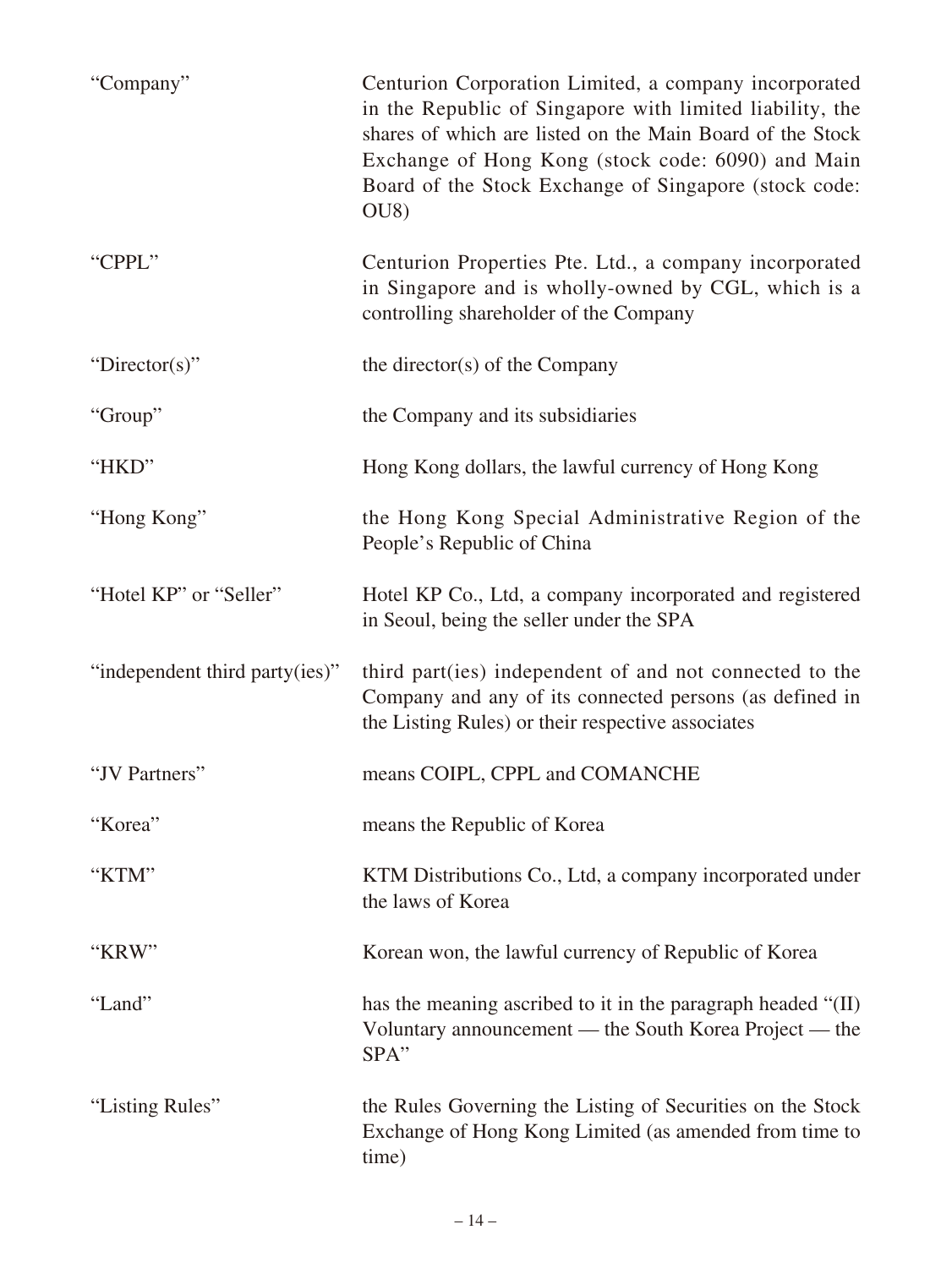| "Mr. Han"                       | Mr. Han Seng Juan (韓成元), a controlling shareholder of<br>the Company and a non-executive Director                                                                                                                                                                                     |
|---------------------------------|---------------------------------------------------------------------------------------------------------------------------------------------------------------------------------------------------------------------------------------------------------------------------------------|
| "Mr. Loh"                       | Mr. Loh Kim Kang David, a controlling shareholder of the<br>Company and a non-executive Director                                                                                                                                                                                      |
| "OpCo"                          | CSL Student Living Benikea KP Ltd., a company<br>incorporated under the laws of Korea pursuant to the OpCo<br>Unitholders Agreement                                                                                                                                                   |
| "OpCo Unitholders<br>Agreement" | the unitholders agreement dated 31 October 2018 entered<br>into between the JV Partners, pursuant to which OpCo is<br>incorporated for managing the Property                                                                                                                          |
| "Property"                      | means the Land and the Building                                                                                                                                                                                                                                                       |
| "Proposed Refurbishment"        | means the refurbishment of the Building will be refurbished<br>as an accommodation with 208 beds offering twin-bedded<br>rooms and communal facilities (the bed capacity of which<br>can potentially be increased to approximately 234 beds<br>through asset enhancement initiatives) |
| "Purchase Price"                | The purchase price of KRW13.5 billion (equivalent to<br>HK\$94.13 million) in respect of the Acquisition                                                                                                                                                                              |
| "S\$"                           | Singapore dollars, the lawful currency of Singapore                                                                                                                                                                                                                                   |
| "SPA"                           | the sale and purchase agreement dated 24 October 2018<br>entered into between CIV and the Seller in relation to the<br>Acquisition                                                                                                                                                    |
| "Stock Exchange"                | The Stock Exchange of Hong Kong Limited                                                                                                                                                                                                                                               |
| "South Korea Project"           | the Acquisition and the Proposed Refurbishment                                                                                                                                                                                                                                        |
|                                 | "Subsequent Capital Injection" has the meaning ascribed to it in the paragraph headed "the<br>CIV Unitholders Agreement — Capital Injection"                                                                                                                                          |